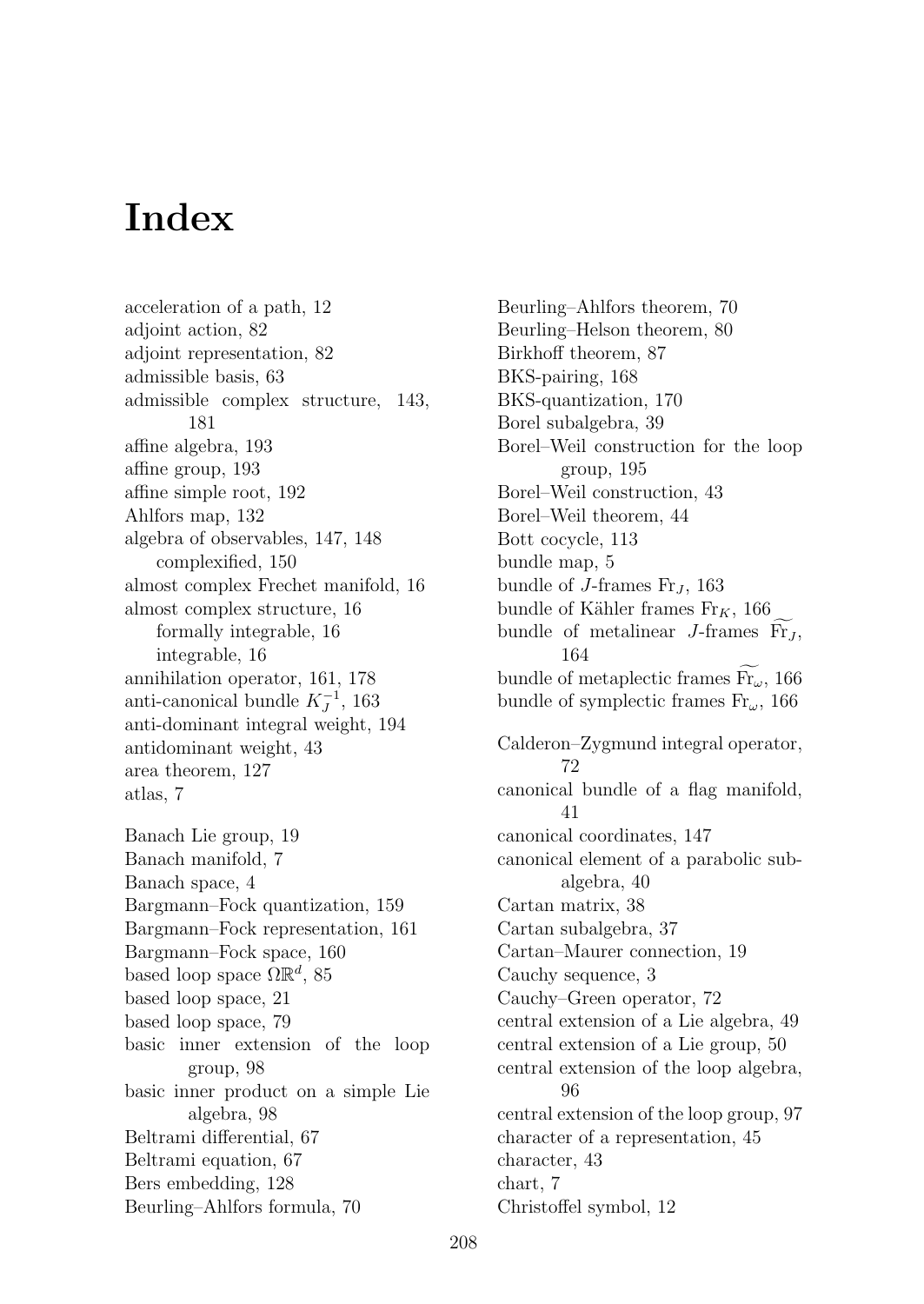classical system, 147 co-root, 38 coadjoint action, 45 coadjoint representation, 45 coadjoint representation of the loop group, 99 coboundary map, 51 cochain of a Lie algebra, 51 cochain of a Lie group, 54 cocycle of a central extension, 50 cocycle of a central extension, 50 cocycle of a projective representation, 50 coherent state, 178 cohomology of a Lie algebra, 51 cohomology of a Lie group, 55 cohomology of the loop algebra, 98 comparable subsets of  $\mathbb{Z}_+$ , 61 complex dilatation of a quasiconformal map, 67 complex structure, 16 compatible, 17 complexification of a Lie algebra, 23 complexification of a Lie group, 23 complexified Lie algebra of tangent vector fields on the circle  $\mathrm{Vect}^{\mathbb{C}}(S^1)$ , 25 complexified tangent bundle, 16 configuration space, 147 connection, 12 local representation, 12 symmetric, 12 continuously differentiable map, 5, 6 coordinate map, 7 coordinate neighborhood, 7 covariant derivative, 12 creation operator, 161, 178 cross ratio, 69 curvature, 13 derivation of a Lie algebra, 52 derivation of an algebra, 187 derivative, 5, 11 *n*th order, 6 second, 6 determinant bundle Det, 65 determinant class, 64

diffeomorphism group of the circle  $Diff(S<sup>1</sup>)$ , 9, 25 diffeomorphism group of the circle  $Diff<sub>+</sub>(S<sup>1</sup>), 9, 25$ differentiable map, 5 differential form, 14 differential of a cochain, 51, 54 differential of type (*m, n*), 68 Dirac quantization, 149 dominant integral weight, 194 dominant weight, 42 dual Coxeter number, 201 dual Heisenberg representation of heis( $\mathbb{R}^{2n}$ ), 152 dual root, 38 energy of a loop, 90 energy of a representation, 195 existence theorem for quasiconformal maps, 71 exponential map, 19 extended loop algebra, 191 extended loop group, 191 extension  $w^{\mu}$  of a quasiconformal map *w*, 75 extension  $w_\mu$  of a quasiconformal map *w*, 75 exterior derivative, 15 fibre bundle map, 11 fibre product bundle, 11 fibrewise operator, 5 flag manifold, 35, 40 Fock bundle of half-forms, 184 Fock bundle, 182 Fock space *F*(*M, J*), 162 Fock space  $F_0$ , 176 Fock space *F<sup>J</sup>* , 176 Fock space of half-forms  $F_{1/2}(M, J)$ , 165 Frechet fibre bundle, 11 Frechet Lie algebra, 19 Frechet Lie group, 19 Frechet manifold, 7 complex, 7 Frechet space, 4 complete, 3 topology of, 3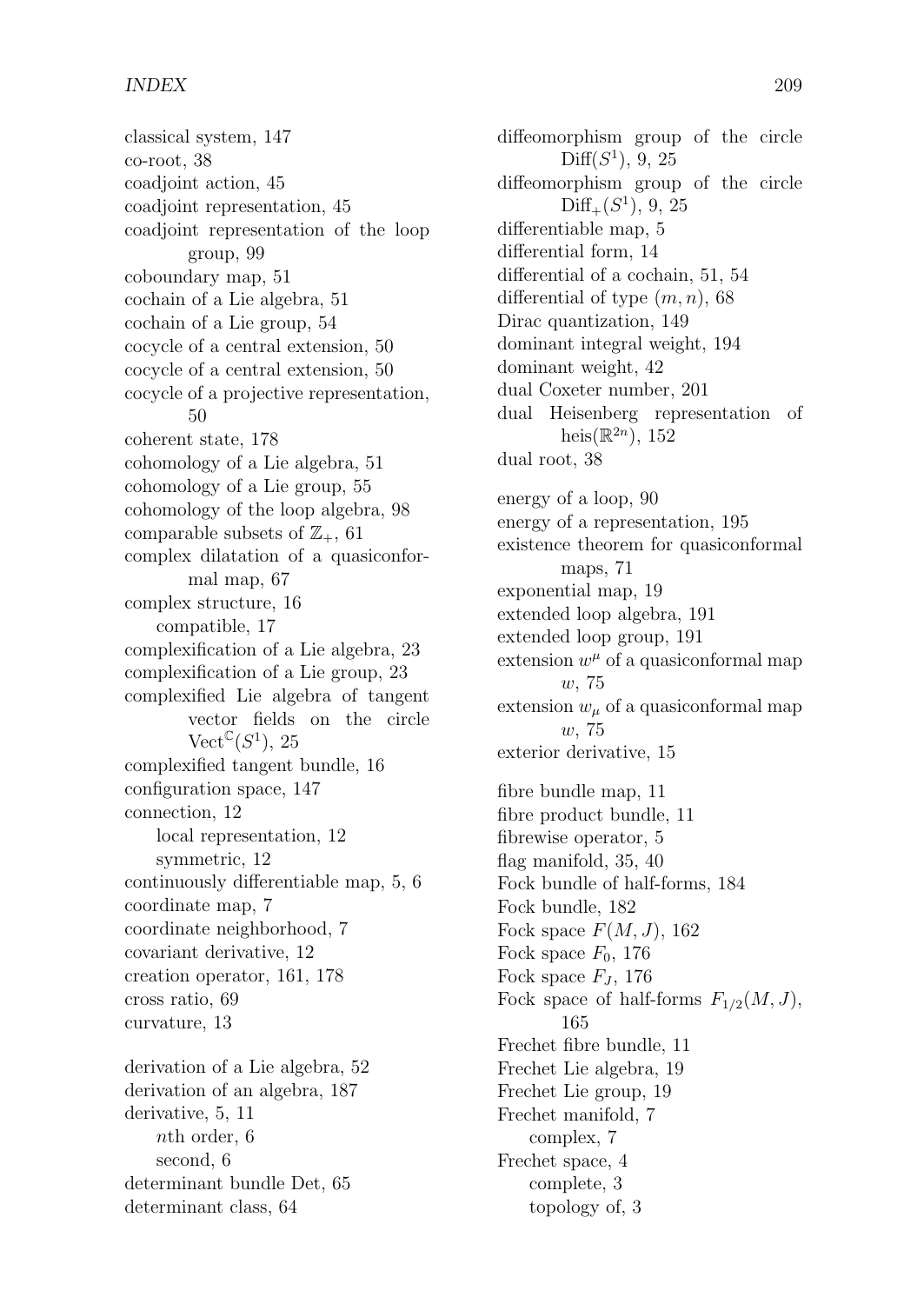Frechet submanifold, 7 Frechet vector bundle, 9 Fredholm operator, 58 free loop space, 8 Fuchsian group, 132 full flag manifold, 36, 44 fundamental weight, 42 Gelfand–Fuks cocycle, 112 geodesic path, 12 Goodman–Wallach construction, 199 Grassmann manifold, 35 Grassmannian Gr<sup>∞</sup>(*H*), 62 Grassmannian Gr*b*(*H*), 57 group action, 20 group of currents, 21

group of diffeomorphisms, 24 group of half-differentiable matrix functions  $L_{1/2}(\text{GL}(n,\mathbb{C}))$ , 104

Hamiltonian algebra, 149 Heisenberg algebra heis $(\mathbb{R}^{2n})$ , 149 Heisenberg algebra heis $(V)$ , 177 Heisenberg group  $Heis(V)$ , 177 Heisenberg representation of heis $(\mathbb{R}^{2n})$ , 152 Heisenberg representation of the Heisenberg algebra heis $(V)$ , 177 Heisenberg representation of the Heisenberg group  $\text{Heis}^{\mathbb{C}}(V)$ , 178 highest weight representation of the affine algebra, 194 highest weight vector of the affine algebra, 194 highest weight, 42 Hilbert Lie group, 19 Hilbert manifold, 7 Hilbert–Schmidt Grassmannian  $Gr_{HS}(H)$ , 60 Hilbert–Schmidt group  $GL_{HS}(H)$ , 60 Hilbert–Schmidt norm, 59 Hilbert–Schmidt operator, 59 Hilbert–Schmidt Siegel disc  $\mathcal{D}_{\text{HS}}$ , 142 Hilbert–Schmidt symplectic group  $Sp<sub>HS</sub>(V)$ , 141, 179

Hilbert–Schmidt symplectic Lie alge $bra{sp}_{HS}(V), 180$ Hilbert–Schmidt unitary group  $U_{\text{HS}}(H)$ , 60 Hill equation, 117 Hill operator, 117 holomorphic map, 6 homogeneous line bundle  $L_{\lambda}$ , 44 horizontal path, 12 horizontal subbundle, 12, 181 immersion, 10 index of a Fredholm operator, 58 inner derivation of a Lie algebra, 52 inner product on a Lie algebra, 82 integral differential form, 93 integral orbit, 46 invariant inner product on a Lie algebra, 82 Kähler Frechet manifold, 17 Kähler metric, 17 Kähler polarization, 156 Killing form, 82 Kirillov symplectic form, 46, 148 Kostant-Souriau operator  $r_{KS}$ , 154 Kostant-Souriau prequantization, 154 left translation, 19 left-invariant vector field, 19 level of a representation, 195 Levi subgroup, 40 Lie algebra of tangent vector fields  $Vect(X), 24$ Lie algebra of tangent vector fields on the circle  $Vect(S^1), 25$ Liouville number, 31 loop algebra, 21 loop group, 21 loop space  $\Omega_T G$ , 90 loop space, 21, 79 lowest weight representation of an affine algebra, 195 lowest weight, 43 Matieu normal form, 118 maximal dilatation of a quasiconfor-

mal map, 67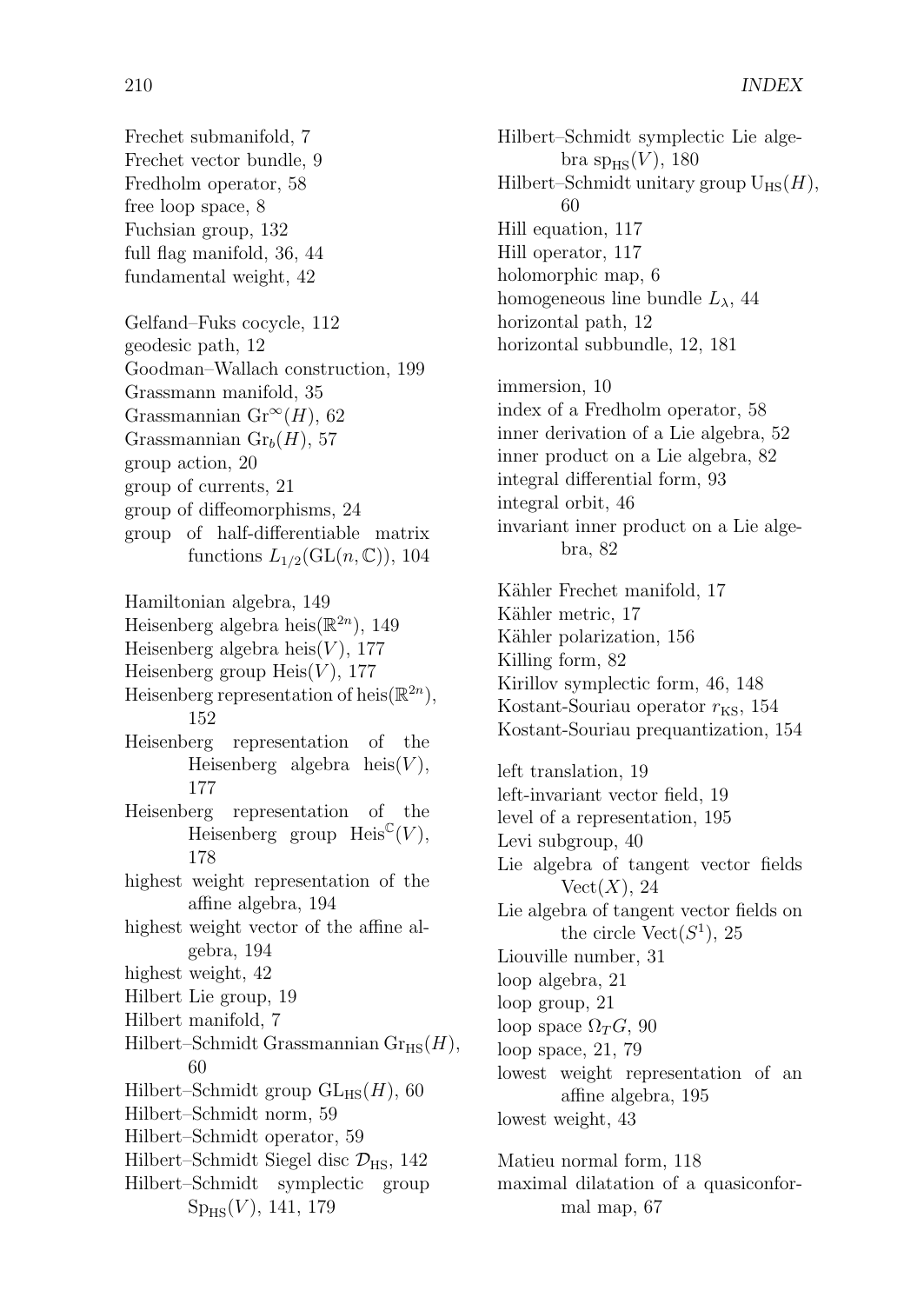maximal torus, 43 maximal torus in the loop group, 195 metalinear group ML(*n,* C), 163 metaplectic group  $Mp(2n, \mathbb{R})$ , 166 metaplectic structure, 166 Mori theorem, 69 Nehari theorem, 116 Newlander-Nirenberg theorem, 16 normalized quasisymmetric homeomorphism, 125 normally ordered product, 198 operator with determinant, 64 operator with trace, 63 orbit method, 46 outer derivation of a Lie algebra, 52 parabolic subalgebra, 39 partial connection, 163, 164 partial Lie derivative, 171 phase manifold, 147 Plücker coordinate, 64 Plücker map, 64 Poincaré rotation number, 30 polarization of a Hilbert space, 57 polarization of a symplectic manifold, 156 polarized section, 156 positive root, 38 prequantization, 150 prequantization bundle, 93, 153 automorphism of, 154 principal Frechet bundle, 20 projective representation, 50 item quadratic differential, 114 quantizable observable, 171 quantization bundle, 184 quantization condition, 153 quantization space, 149 quantized observable, 171, 172 quasi-Fuchsian group, 133 quasicircle, 71 quasiconformal map, 67 quasiconformal reflection, 71 quasidisc, 71 quasisymmetric homeomorphism, 69, 70, 125

real polarization, 156 right translation, 19 right-invariant vector field, 19 root decomposition, 37 root decomposition of the loop algebra  $\mathbb{C} \oplus L\mathfrak{g}_{\mathbb{C}}, 191$ root of a Lie algebra, 37 root of the loop algebra  $L\mathfrak{g}_{\mathbb{C}}$ , 192 root subspace, 37 root subspace in the loop algebra  $L\mathfrak{g}_{\mathbb{C}}$ , 192 root vector, 37 rotation number, 30 Roth number, 31 Schwarzian, 115 semi-infinite form, 65 seminorm, 3 Shale theorem, 179 Siegel disc *D*, 139 simple root, 37 smooth bundle, 8 smooth map, 10 local representative, 10 Sobolev norm of order 1*/*2, 101 Sobolev space of half-differentiable functions, 101, 175 Sobolev space of half-differentiable loops *HG*, 104 space of holomorphic sections Γ*λ*, 44 standard Borel subalgebra, 38 standard flag, 36 standard parabolic subalgebra, 39 standard representation of an affine algebra, 194 submersion, 10 symmetric space  $N(F)$ , 41 symplectic Frechet manifold, 16 symplectic structure, 16 compatible, 17 tangent bundle, 10 tangent map, 10 Teichmüller distance, 128 Teichmüller lemma, 131 trace class, 63

*G*-invariant, 132